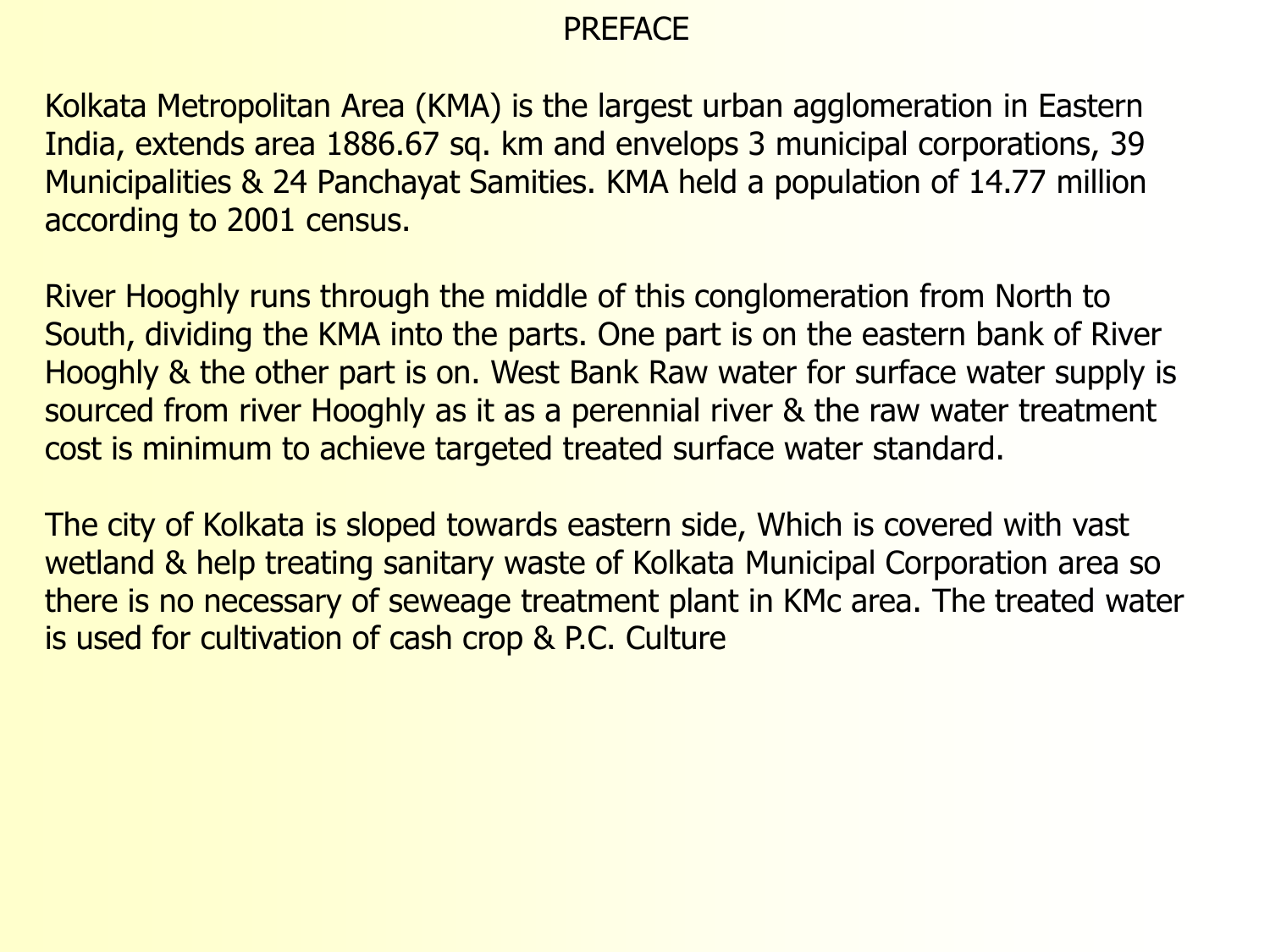#### **Kolkata Metropolitan Area**

**In KMA there are 3 Municipal Corporations & 39 Municipalities. 24 Panchayat Samity with a total population of 14.77 Million as per 2001 census** 

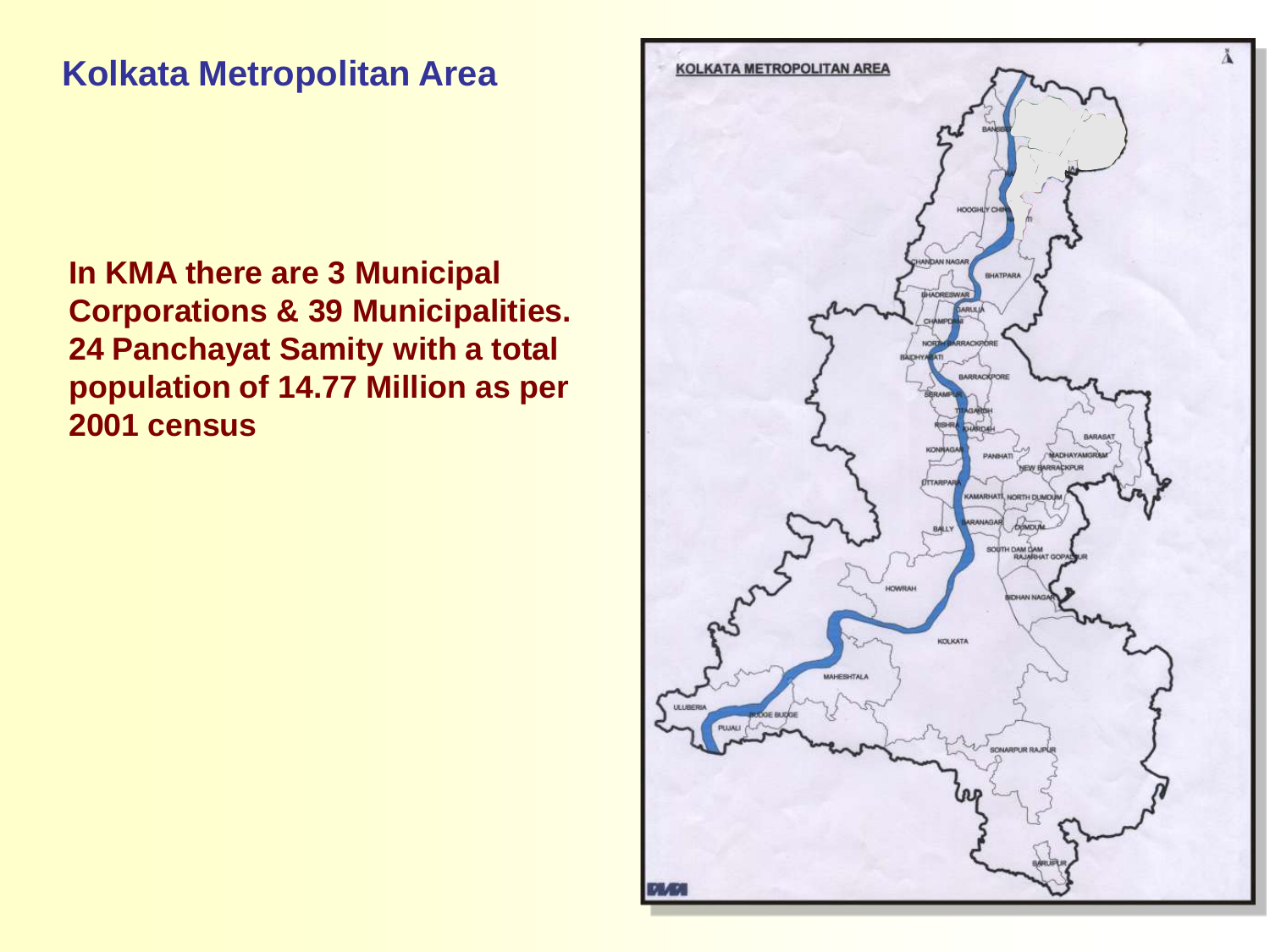## **Sanitation facilities in Kolkata Metropolitan area**

In Kolkata Municipal Corporation area there is no sewerage treatment plant as there is vast wet land on the eastern side of Kolkata & the city is sloped towards the eastern side. The vast wet land help treating the municipal sanitary sewerage. The treated water is then used for cash crop cultivation and P.C. culture. Recently under Kolkata environmental improvement programme 3 STPS are scheduled to be constructed in the added area of Kolkata under the JAICA programme.

In KMA, outside Kolkata Corporation area, National Ganga River basin Authority (NGRBA) Schemes are implemented to collect sanitary sewerage from all the premises & treated & discharged to River Hooghly following CPCB norms.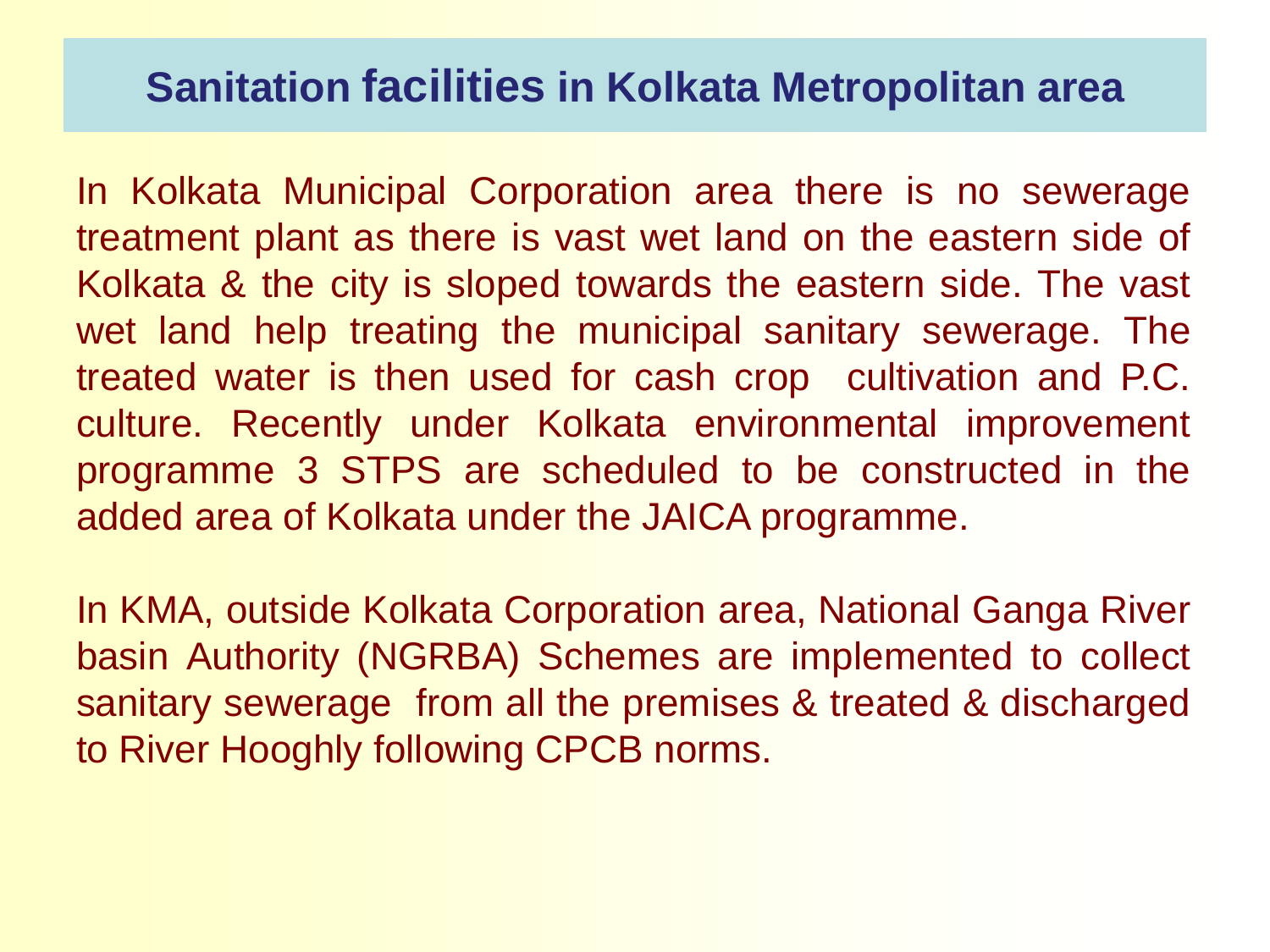# **Water Supply in KMA**

Kolkata Corporation area is served by 3 WTPS 1) 260 MGD WTP at North Palta (recently 64" pipeline laid to carry additional treated water to Kolkata 2)120 MGD WTP at Gardenreach 3) 120 MGD WTP at Dhapa (Eastern fringe of Kolkata)

Dapa WTP has been taken up due to rise in Arsenic Contamination in the eastern fringe of Kolkata. It is targeted to shift from ground water to treated surface water supply by 2014

Rural areas, adjacent to KMA is looked after by PHE Dept. Govt. of WB. PHE Dept. has also implemented or is implementing a number of surface water supply scheme to rural areas instead of ground water supply for drinking & daily use purpose. Ground water would be used for meeting irrigation system where surface water is not available in the canal system.

The vision of Kolkata 2025 is to transform water use from ground water to surface water.

Challenge of this hour : Shifting from ground water supply to surface water supply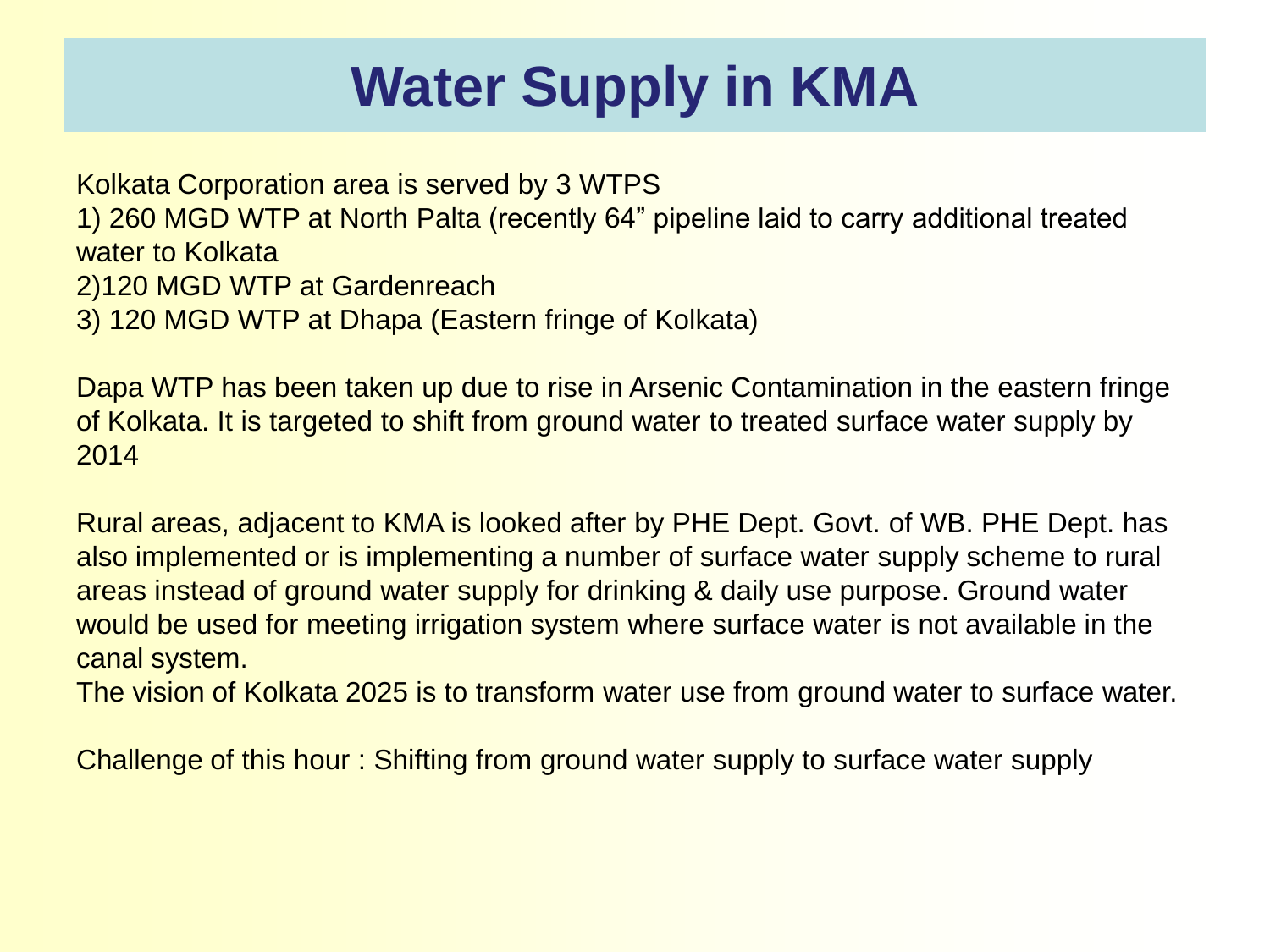# **Water Supply Scheme Already in operation or would be Operational in Next One Year**

**(This List Dose not Include WTPS' already in Operation under KMC)**

| SI.<br>No.      | <b>Name of Scheme</b>                                                                                          | <b>Capacity</b> | <b>Remarks</b>                                  |
|-----------------|----------------------------------------------------------------------------------------------------------------|-----------------|-------------------------------------------------|
| $\mathbf{1}$    | 24 X 7 water supply scheme for Municipal<br>towns of Naihati, Halishar, Kanchrapara &<br>Kalyani               | 30 MGD          | already commissioned                            |
| $\overline{2}$  | 24 X 7 water supply scheme at Garulia                                                                          | 4 MGD           | already commissioned                            |
| 3               | 24X7 WS scheme at Dum Dum, North<br>Dum Dum, South Dum Dum Municipality                                        | <b>30 MGD</b>   | Expected to be<br>Commissioned by<br>June-2013  |
| $\overline{4}$  | <b>Water Supply Scheme for Baranagar,</b><br>Kamarhati, Panihati, Titagar, Khardah and<br><b>North Dum Dum</b> | <b>30 MGD</b>   | already commissioned                            |
| $5\overline{)}$ | 24 X 7 W. S. Scheme at Bhatpara                                                                                | 23 MGD          | Expected to be<br>commissioned by<br>March-2013 |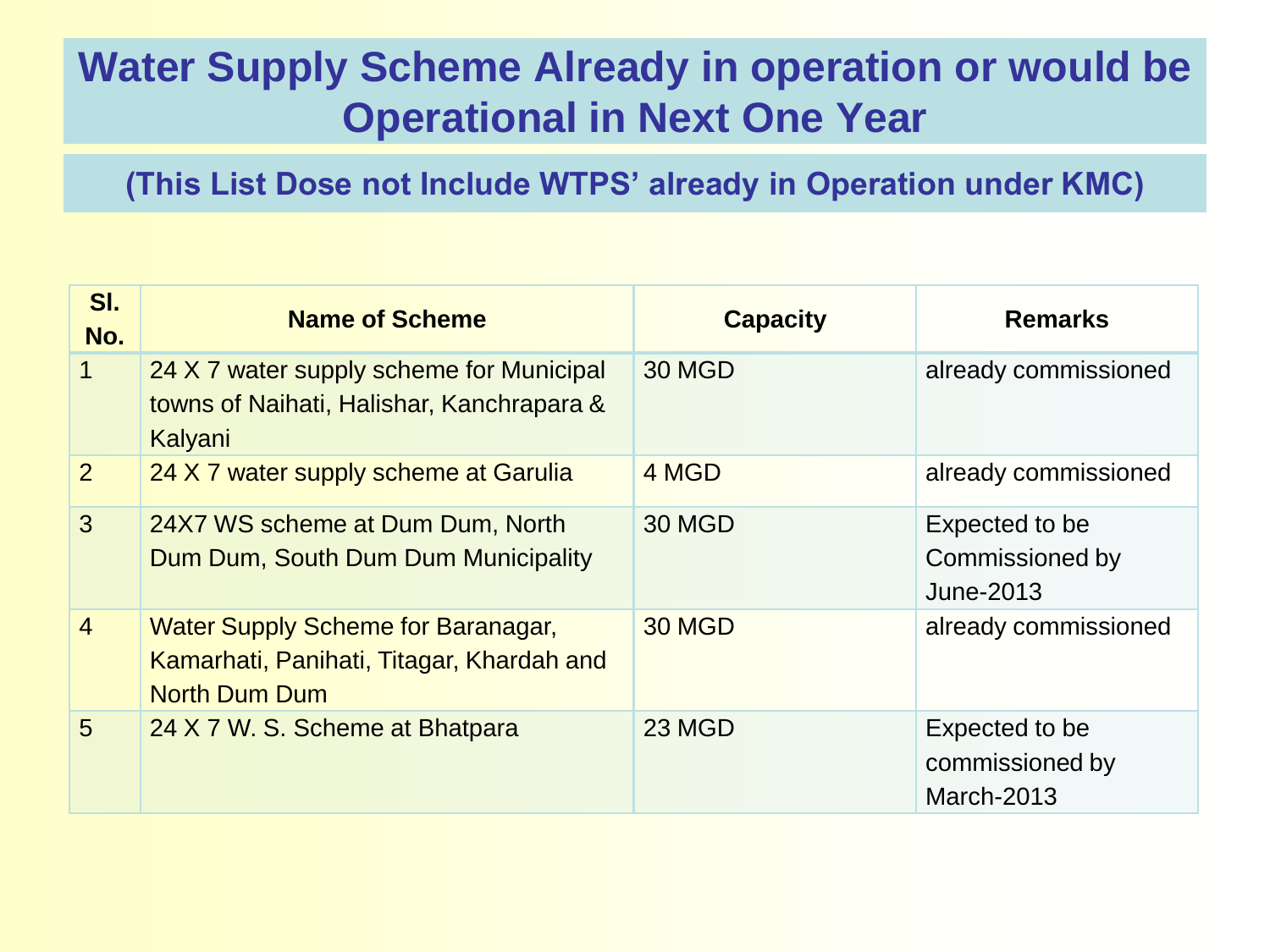| SI.<br>No.     | <b>Name of Scheme</b>                                                      | <b>Capacity</b>  | <b>Remarks</b>                                                                            |
|----------------|----------------------------------------------------------------------------|------------------|-------------------------------------------------------------------------------------------|
| 6              | 24 X 7 W. S. Scheme for Bally Municipality                                 | 11 MGD           | Expected to be<br>commissioned by June<br>$-2013$                                         |
| $\overline{7}$ | 24 X 7 W.S. Scheme for Madhyamgram,<br><b>Barasat &amp; New Barrackpur</b> | 32 MGD           | Expected to be<br>commissioned by March<br>2014                                           |
| 8              | 24X7 W.S. Scheme at Titagarh & Khardah<br><b>Municipality</b>              | <b>16 MGD</b>    | Expected to be<br>commissioned by<br>March-2014                                           |
| 9              | 24 X 7 W.S Scheme for Uluberia<br><b>Municipality</b>                      | $10$ MGD + 4 MGD | 10 MGD already<br>commissioned and 4<br>MGD expected to be<br>commissioned by<br>March-14 |
| 10             | 24 X 7 W.S. Scheme for Bansberia                                           | 15 MGD           | Expected to be<br>commissioned by June-<br>2013                                           |
| 11             | 24 X 7 W.S. Scheme for Barrackpur &<br>North Barrackpur municipality       | 15 MGD           | Expected to be<br>commissioned by June-<br>2013                                           |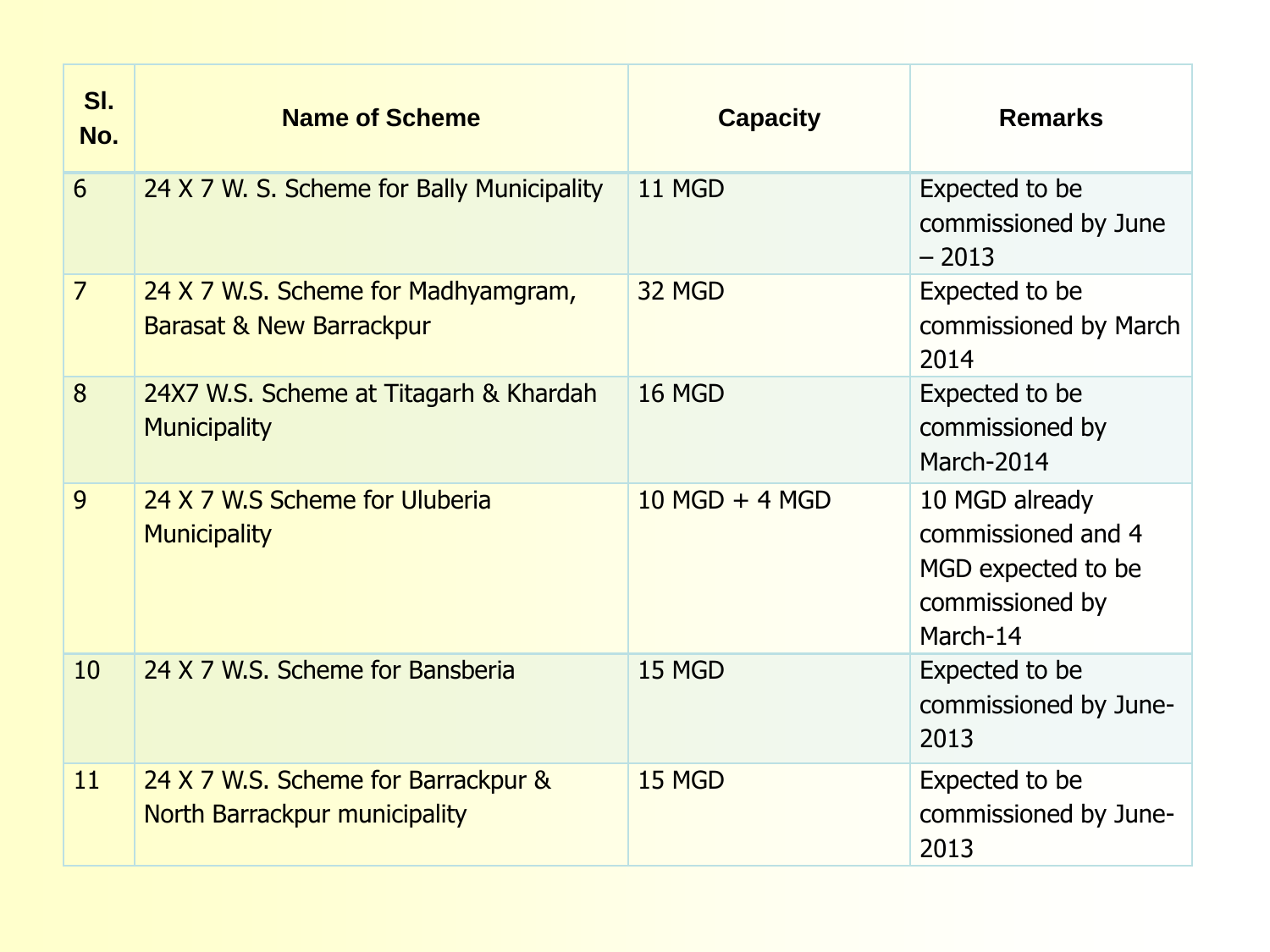| SI.<br>No. | <b>Name of Scheme</b>                                      | <b>Capacity</b> | <b>Remarks</b>                                  |
|------------|------------------------------------------------------------|-----------------|-------------------------------------------------|
| 12         | 24 X 7 W.S. Scheme for Chandannagar<br><b>Municipality</b> | 6 MGD           | Expected to be<br>commissioned by<br>March-2013 |
| 13         | <b>Surface Water Supply Scheme at Serampur</b>             | 20 MGD          | Already in Operation                            |
| 14         | Surface Water Supply Scheme at<br><b>Baranagar</b>         | <b>1.5 MGD</b>  | Expected to be<br>commissioned by June-<br>2013 |
| 15         | Water Treatment Plan at Padmapukur,<br><b>Howrah</b>       | 60 MGD          | Already in Operation                            |

Total surface water Treatment Plant in KMA 1) KMC & its fringe area 500 MGD 2) KMC area outside KMC – 320.5 MGD (155 MGD already commissioned and another 165.5 MGD would be Commissioned within March – 2014 in different time slot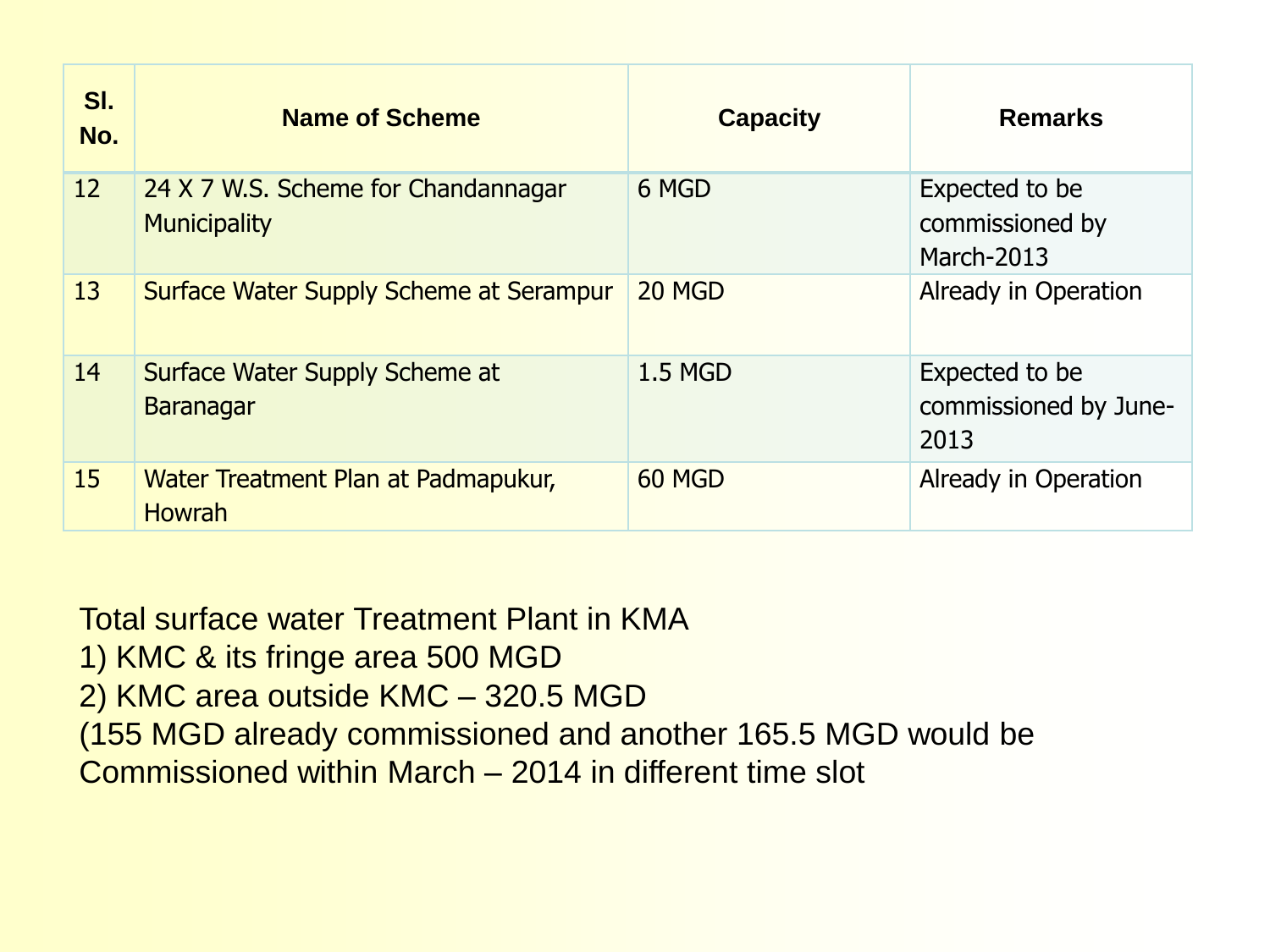## 24 X 7 water supply scheme for Municipal towns of Naihati, Halishar, Kanchrapara & Kalyani

| 1. | <b>Name of the Scheme</b>           | Provision of 24x7 treated surface water to five municipal towns namely                       |  |
|----|-------------------------------------|----------------------------------------------------------------------------------------------|--|
|    |                                     | Gayeshpur, Kanchrapara, Halisahar, Naihati, Kalyani and uncovered areas of                   |  |
|    |                                     | Kalyani.                                                                                     |  |
| 2. | <b>Area covered:</b>                | 121.72 Sq. km.                                                                               |  |
| 3. | <b>Population to be benefitted:</b> | 11.30 lakhs will be benefitted with a supply pattern @ 135 lpcd.                             |  |
| 4. | <b>Major components of the</b>      | Laying of conveyance main.<br>$\bullet$                                                      |  |
|    | project:                            | 3 nos. UGR cum pump house.                                                                   |  |
|    |                                     | Primary Grid from Kalyani CWR to 7 Nos. ESRs at Kanchrapara municipal<br>$\bullet$<br>towns. |  |
|    |                                     | <b>Primary Grid from UGR cum pump house at Gayeshpur to 6 nos. of ESRs.</b>                  |  |
|    |                                     | Primary Grid from UGR cum pump house at Halisahar to 7 nos. ESRs.                            |  |
|    |                                     | Primary Grid from UGR cum pump house at Naihati to 14 nos. ESR.                              |  |
|    |                                     | Remaining part of the primary grid from Kalyani CWR to 4 nos. ESRs at<br>$\bullet$           |  |
|    |                                     | Kalyani.                                                                                     |  |
|    |                                     | Refurbishment of distribution mains at all the five municipal towns from the<br>$\bullet$    |  |
|    |                                     | respective ESRs to the consumers end by providing domestic and bulk                          |  |
|    |                                     | meters.                                                                                      |  |
| 5. | <b>Approved Project Cost</b>        | 141.94                                                                                       |  |
|    | <b>Rs in Crores)</b>                |                                                                                              |  |
| 6. | <b>Fund sharing</b>                 | Govt. of India<br>$:35\%$                                                                    |  |
|    |                                     | <b>GOWB</b><br>$:35\%$                                                                       |  |
|    |                                     | <b>KMDA</b><br>: 25%                                                                         |  |
|    |                                     | $:5\%$<br><b>ULB</b>                                                                         |  |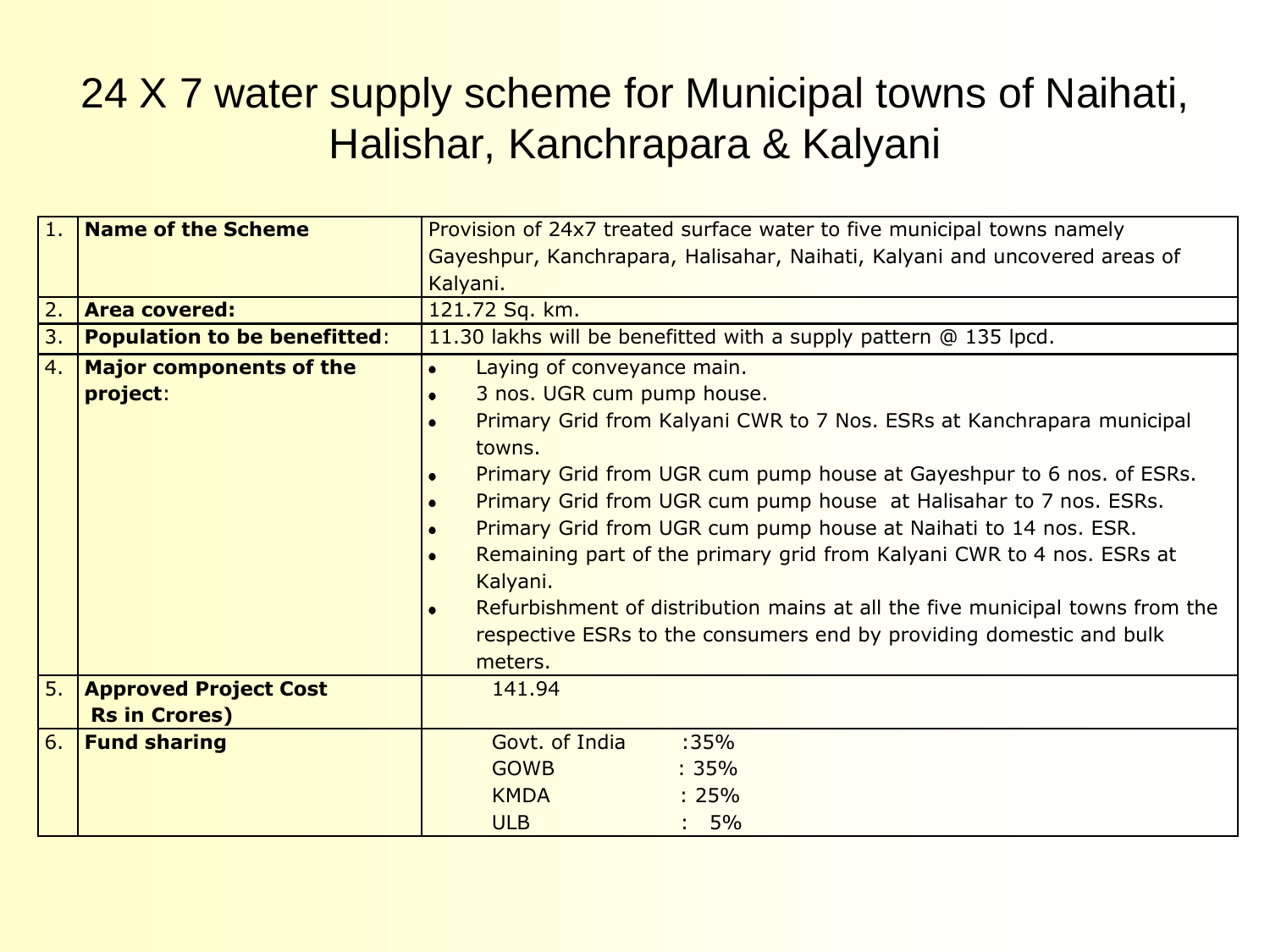#### **WATER SUPPLY SCHEME FOR GARULIA MUNICIPAL AREA**

| 1.             | <b>Name of the Scheme</b>                                 | 24x7 Surface Water Supply to the people of entire              |
|----------------|-----------------------------------------------------------|----------------------------------------------------------------|
|                |                                                           | Garulia Municipal Town.                                        |
| 2.             | <b>Area covered:</b>                                      | 6.475 Sq.Km                                                    |
| 3.             | <b>Population to be benefitted:</b>                       | 1.08 lakhs will be benefitted with a supply pattern @          |
|                |                                                           | 135 lpcd.                                                      |
| 4.             | <b>Major</b><br>project<br>components<br><b>of</b><br>the | Construction of 4.10 MGD capacity Water Treatment<br>$\bullet$ |
|                | already completed.                                        | Plant including clear water reservoir.                         |
|                |                                                           | Laying of Raw Water Main-2700M                                 |
|                |                                                           | Laying of Primary Grid- 5100M<br>$\bullet$                     |
|                |                                                           | Construction of 5 nos. ESRs<br>$\bullet$                       |
|                |                                                           |                                                                |
| 5.             | Major component under progress.                           | Raw Water Intake Jetty<br>$\bullet$                            |
|                |                                                           | 1 no. ESR<br>$\bullet$                                         |
|                |                                                           | Distribution Grid-29000M<br>$\bullet$                          |
| 6.             | <b>Approved Project Cost</b>                              | 4719.26 lakh                                                   |
| $\overline{7}$ | <b>Fund sharing</b>                                       | Govt. of India<br>: 35%                                        |
|                |                                                           | <b>GoWB</b><br>: 35%                                           |
|                |                                                           | <b>KMDA</b><br>: 25%                                           |
|                |                                                           | <b>ULB</b><br>5%                                               |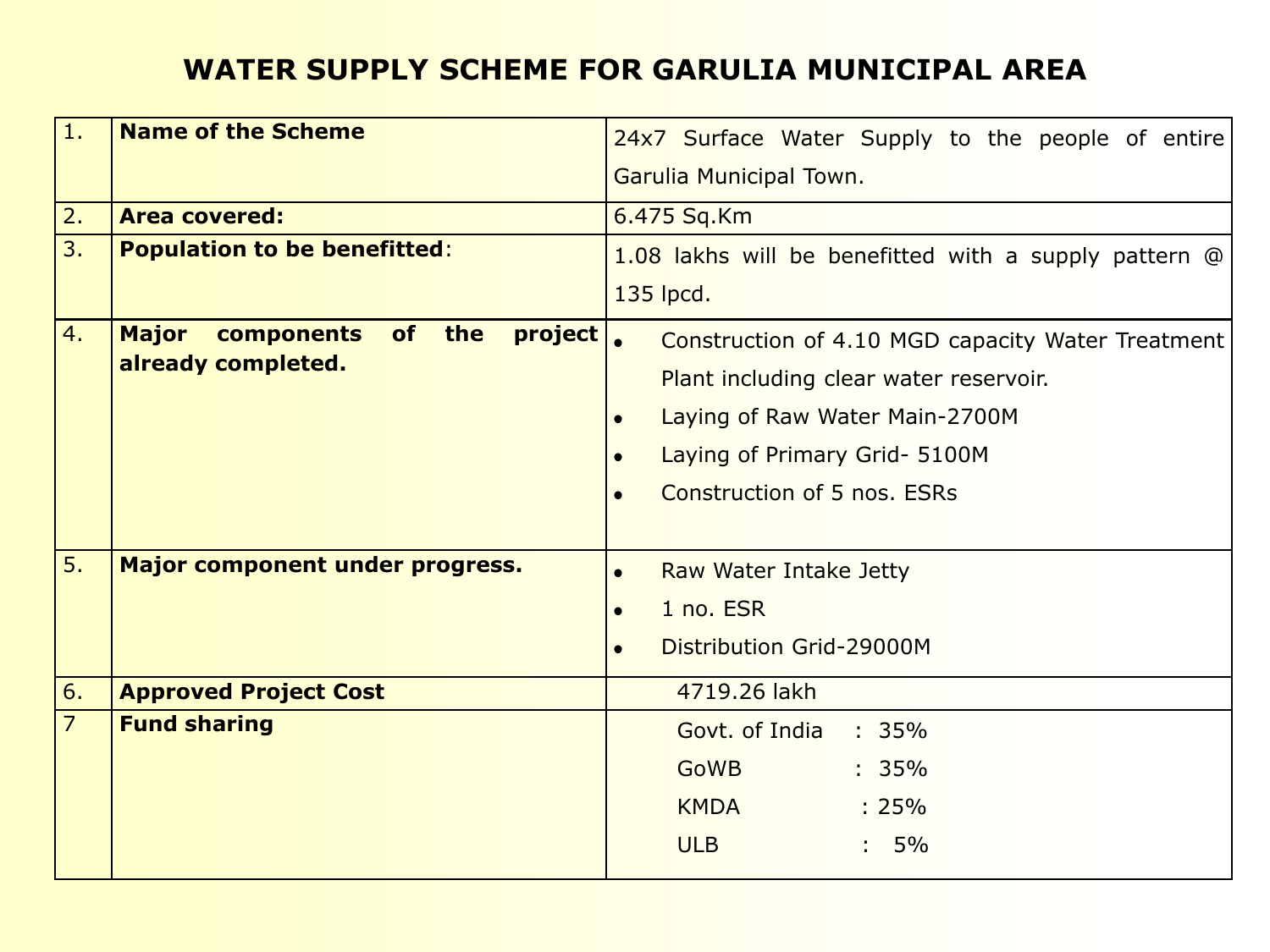#### **STATUS AT A GLANCE ON WATER SUPPLY PROJECT FOR DUM DUM, SOUTH DUM DUM AND NORTH DUM DUM MUNICIPALITY UNDER JNNURM**

| 1.               | <b>Name of the scheme</b>           | 24x7 Surface Water Supply to Dum Dum, South Dum Dum and North        |
|------------------|-------------------------------------|----------------------------------------------------------------------|
|                  |                                     | Dum Dum Municipal Towns.                                             |
| 2.               | <b>Objective</b>                    | 24x7 Water Supply to all the citizens in the three municipal towns @ |
|                  |                                     | 135 lpcd. With removal of dependence on ground water.                |
| 3.               | <b>Area covered:</b>                | 48.98 Sq.Km in 3 municipal towns of Dum Dum, North Dum Dum and       |
|                  |                                     | South Dum Dum.                                                       |
| 4.               | <b>Population to be benefitted:</b> | 6.75 lakhs will be benefitted with a supply pattern @ 135 lpcd.      |
| 5.               | Major components of the project.    | Raw Water Pump House                                                 |
|                  |                                     | 1200 mm dia suction main                                             |
|                  |                                     | 1200 mm. dia Raw Water Rising Main                                   |
|                  |                                     | <b>30 MGD Water Treatment Plant</b>                                  |
|                  |                                     | Clear Water Reservoir cum Pumping Station.                           |
|                  |                                     | Clear Water Conveyance Main                                          |
|                  |                                     | Under Ground Reservoir cum Booster Pumping Station at North          |
|                  |                                     | Dum Dum, Muncp. South Dum Dum Muncp and Dum Dum                      |
|                  |                                     | Muncp.                                                               |
|                  |                                     | 27 nos. of Elevated Service Reservoir.                               |
|                  |                                     | Primary feeder main. - 35 K M.                                       |
|                  |                                     | Distribution Net Work - 194 KM                                       |
| 7.               | <b>Approved Project cost</b>        | 31272.08 lakhs                                                       |
| $\overline{8}$ . | <b>Fund sharing.</b>                | G.O.I<br>:35%                                                        |
|                  |                                     | <b>GoWB</b><br>:35%                                                  |
|                  |                                     | <b>KMDA</b><br>: 25%                                                 |
|                  |                                     | $:5\%$<br><b>ULB</b>                                                 |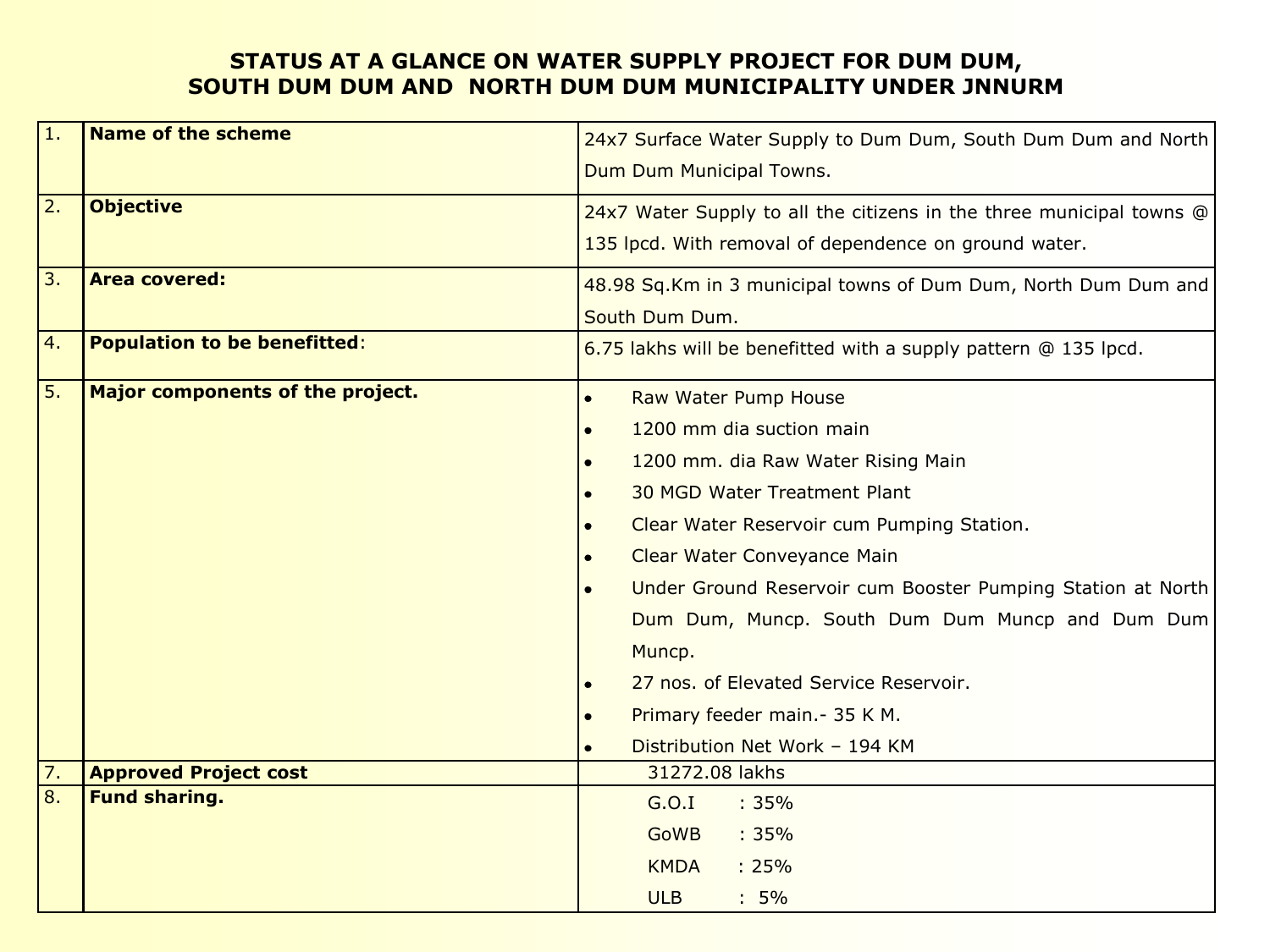#### **WATER SUPPLY SCHEME FOR BHATPARA MUNICIPAL AREA**

| $\mathbf{1}$ .   | <b>Over view of the project:</b>      | Provision of 24x7 treated Surface Water through metered<br>connection to the people of Bhatpara Municipal Town |  |
|------------------|---------------------------------------|----------------------------------------------------------------------------------------------------------------|--|
| 2.               | <b>Area covered:</b>                  | 31.84 Sq. Km.                                                                                                  |  |
| $\overline{3}$ . | <b>Population to be benefitted:</b>   | 5.05 lakhs will be benefitted with a supply pattern @135 lpcd.                                                 |  |
| 4.               | Major components of the project under | $\bullet$<br>Construction of intake jetty                                                                      |  |
|                  | progress.                             | 3.37 km rising main 1000 mm. dia.<br>$\bullet$                                                                 |  |
|                  |                                       | Primary feeder mains-37 KM<br>$\bullet$                                                                        |  |
|                  |                                       | Distributions mains- 204 KM                                                                                    |  |
|                  |                                       | Construction of 23 MGD Water Treatment Plant along with<br>$\bullet$                                           |  |
|                  |                                       | construction of 1 million capacity clear water reservoir.                                                      |  |
|                  |                                       | 19 nos. of Elevated Service Reservoirs<br>$\bullet$                                                            |  |
|                  |                                       |                                                                                                                |  |
| 5.               | <b>Approved Project Cost</b>          | 24970.42 lakhs                                                                                                 |  |
| 6.               | <b>Fund sharing</b>                   | Govt of India: 35%                                                                                             |  |
|                  |                                       | <b>GoWB</b><br>:35%                                                                                            |  |
|                  |                                       | <b>KMDA</b><br>:25%                                                                                            |  |
|                  |                                       | <b>ULB</b><br>$:5\%$                                                                                           |  |
|                  |                                       |                                                                                                                |  |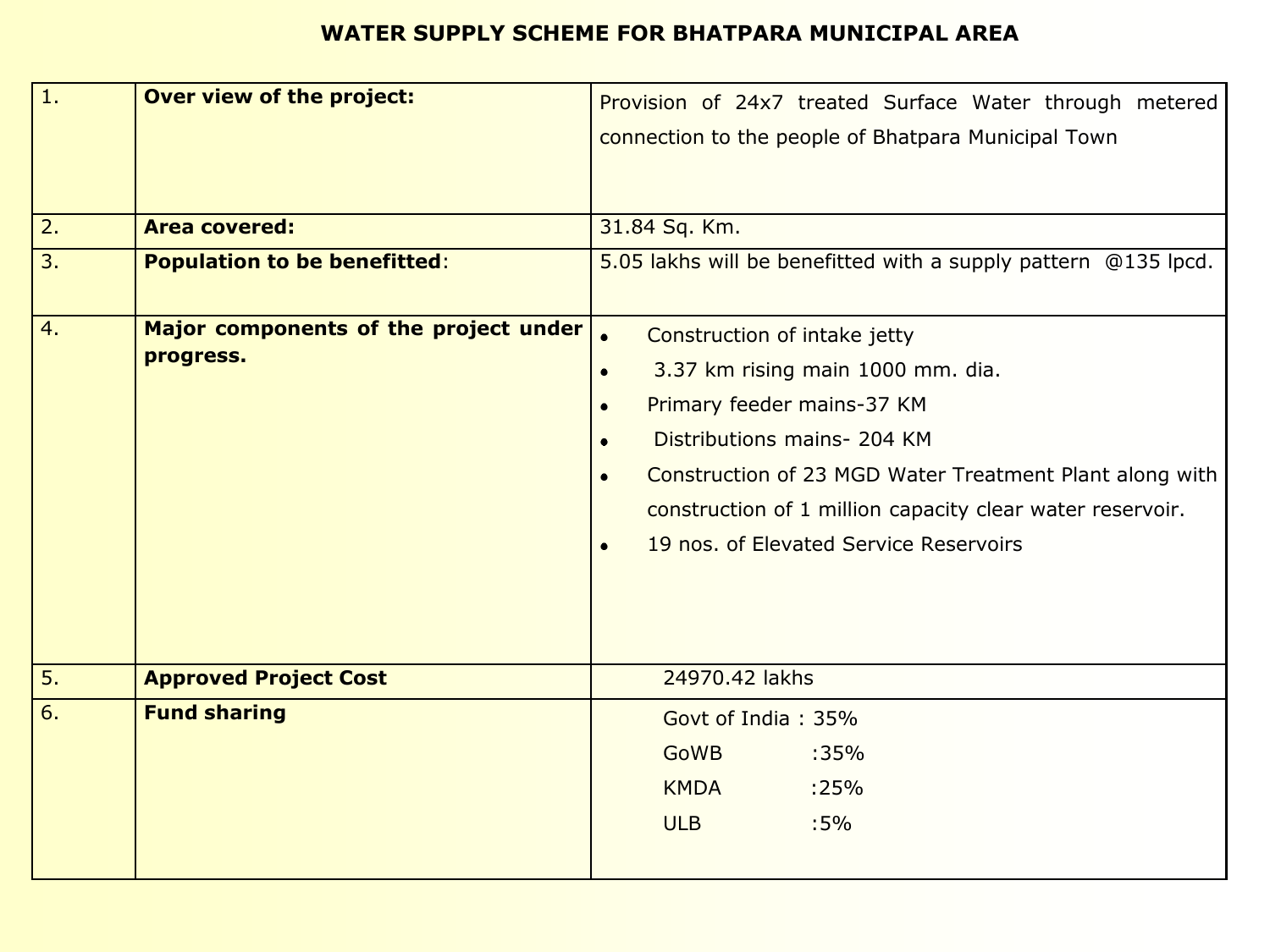#### **WATER SUPPLY PROJECT FOR BALLY MUNICIPALITY**

| 1. | <b>Name of the scheme</b>               | 24x7 Surface Water Supply to the BALLY Municipal<br>Town.                                                                                                                                                                                            |
|----|-----------------------------------------|------------------------------------------------------------------------------------------------------------------------------------------------------------------------------------------------------------------------------------------------------|
| 2. | <b>Area covered:</b>                    | 11.81 Sq.Km.                                                                                                                                                                                                                                         |
| 3. | <b>Population to be benefitted:</b>     | 3.97 lakhs will be benefitted with a supply pattern @<br>135 lpcd.                                                                                                                                                                                   |
| 4. | <b>Major components of the project:</b> | Construction of 48 MLD WTP<br>$\bullet$<br>Jetty mounted Intake Pumping station, CWR.<br>$\bullet$<br>Raw Water Main-500 M<br>Primary Feeder Main - 14 KM<br>Secondary Distribution Grid - 96 KM<br>12 nos. ESRs.<br>House Connection with metering. |
| 5. | <b>Approved Project Cost</b>            | 13849.36 lakhs                                                                                                                                                                                                                                       |
| 6. | <b>Fund sharing</b>                     | G.O.I: 35%<br>GoWB: 35%<br><b>KMDA:25%</b><br>ULB : 5%                                                                                                                                                                                               |